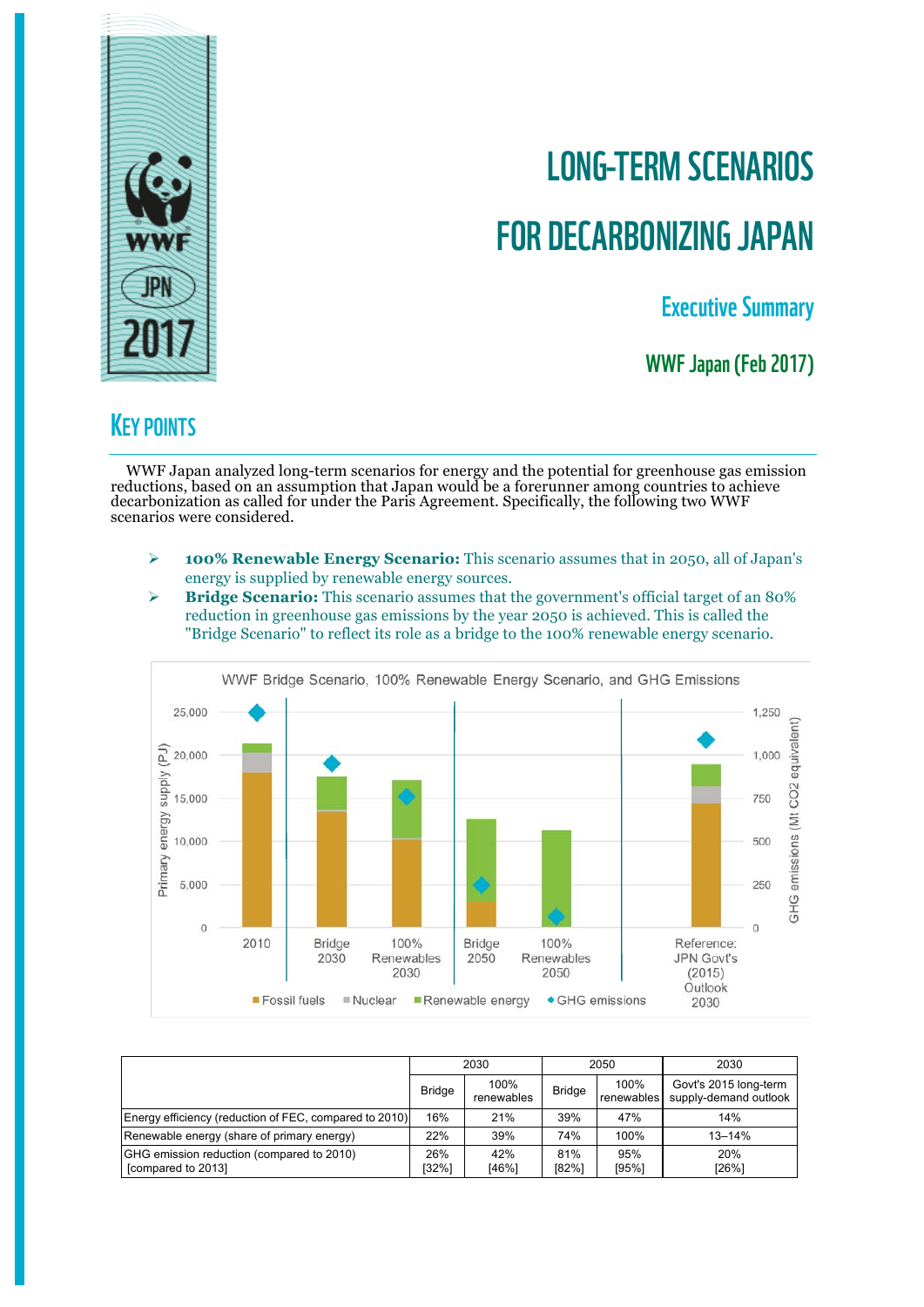Results of the analysis for the **100% Renewable Energy Scenario** can be summarized as follows.

- Ø Japan's final energy consumption (i.e., demand) can be reduced to about half by 2050 (47% reduction below 2010 level), based on currently-foreseeable penetration and advances in energy efficiency technologies and measures. This is certainly not an unrealistic scenario. For example, for energy efficiency in major industries in the industrial sector, the scenario assumes efficiency improvements of 20% to 30% over approximately the next 40 years to 2050. All housing and at least 40% of buildings are assumed to at least meet today's latest energy efficiency standards. And it is assumed that all vehicles will shift to electric and fuelcell vehicles (EVs and FCVs), which are already starting to become more popular.
- $\geq$  The above-mentioned energy demand in 2050 is within the realm of Japan's potential supply of renewable energy. If the share of renewable energy is assumed to follow a straight-line increase to 100% of the energy mix in 2050, then in 2030, renewable energy must supply 37% of electricity (share of "pure" electricity demand; details below), and 39% of the primary energy supply.
- $\triangleright$  Renewable energy supplies (especially wind power and photovoltaic) are sometimes said to be difficult to match with electricity demand, due to power output fluctuations. However, the simulation conducted in this scenario study indicates that 100% of demand in 2050 could be continuously met with renewable energy sources, 365 days a year. To do so, however, a unified national electricity grid would be essential, and a two-to-one ratio of photovoltaic to wind power generation would be desirable.
- $\triangleright$  Considering the big picture for energy, the supply of renewable energy to meet electricity demand is theoretically not a major issue. Rather, the challenge is finding how to meet demand for heat energy and fuels. For this challenge, the keys will be to significantly expand the use of biomass, to use surplus electricity to produce hydrogen, and to utilize that hydrogen.
- $\triangleright$  Achieving this scenario will require capital expenditures (CapEx) of 365 trillion JPY (3.3) trillion USD) over approximately 40 years (2010 to 2050), but this would be offset by a reduction (i.e., savings) in operating expenditures (OpEx) amounting to 449 trillion JPY (4.1 trillion USD), which means a net savings (Net) of 84 trillion JPY (0.8 trillion USD).
- $\geq$  In 2050, CO2 emissions from energy will ultimately become zero, and greenhouse gas emissions will have decreased by 95%.

The **Bridge Scenario** envisions a somewhat delayed achievement of the 100% Renewable Energy Scenario. Energy efficiency goals are achieved with a delay of about five years, and the renewable energy supply goals with a delay of about ten years. The basic features of this scenario can be summarized as follows.

- $\triangleright$  The penetration of energy efficiency technologies and measures results approximately in a 40% reduction in energy consumption in 2050 compared to 2010.
- $\triangleright$  In 2050, renewable energy provides approximately 74% of the primary energy supply, and about 90% of electricity ("pure" electricity basis; details below). In 2030, it provides about 22% of the primary energy supply and about 37% of electricity.
- $\triangleright$  In 2050, of the "remaining 20%" of emissions from fossil fuels, coal is used for blast furnace steel production and oil is used for heat demand in various industries including chemical production, and for aviation fuel, while gas supplies heat demand in the household and commercial sectors.
- $\triangleright$  Achieving this scenario will require capital expenditures (CapEx) of 296 trillion JPY (2.7) trillion USD) over approximately 40 years (2010 to 2050), but this would be offset by a reduction (i.e., savings) in operating expenditures (OpEx) amounting to 392 trillion JPY (3.6 trillion USD), which means a net savings (Net) of 96 trillion JPY (0.9 trillion USD).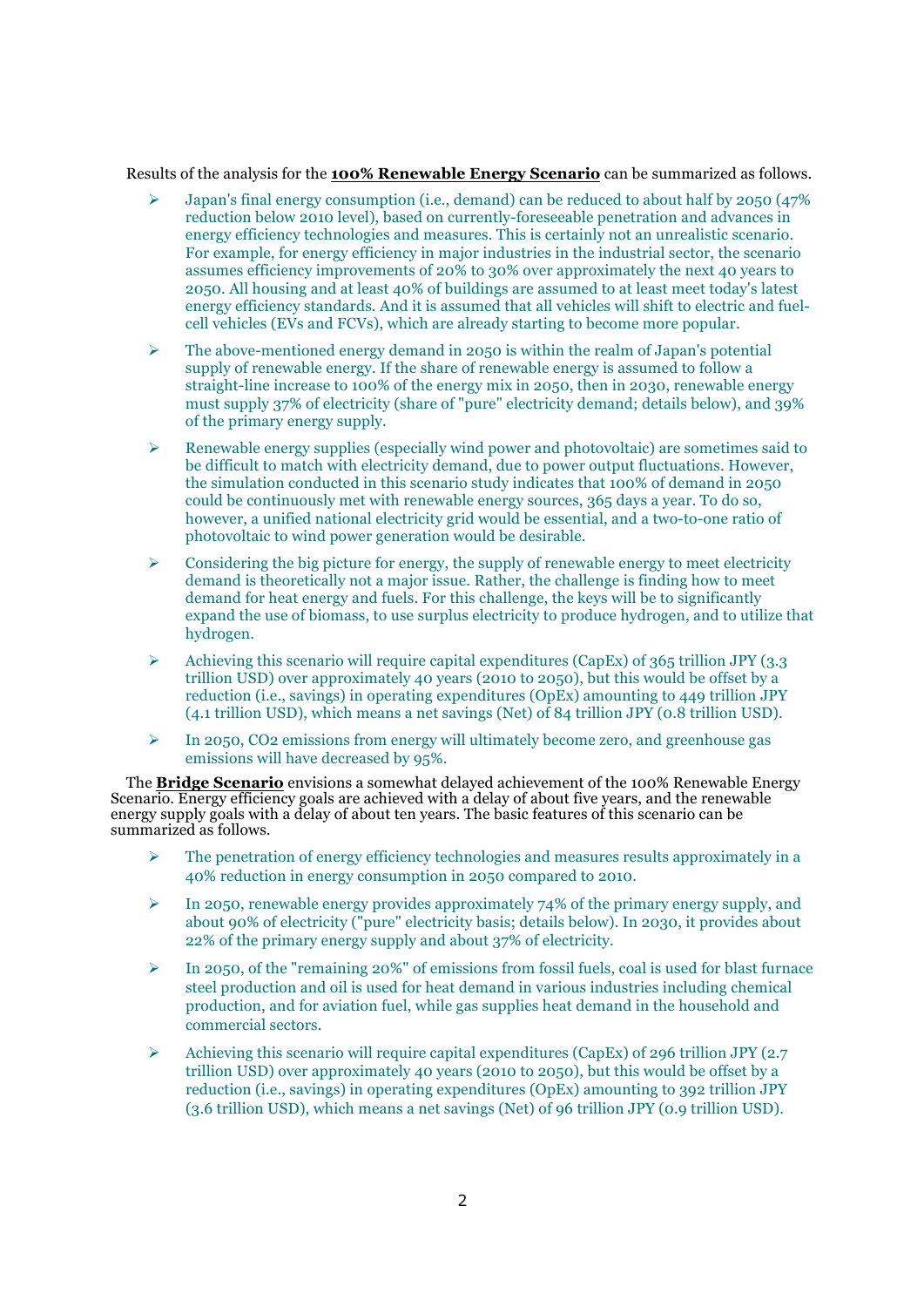### ASSUMPTIONS AND METHODOLOGY

The list below summarizes the assumptions and analytical steps used in both WWF scenarios.

- 1. Assume significant reductions in energy demand through energy efficiency, based on
- assumptions about currently-foreseeable advances in technologies and measures.
- 2. Assume the gradual phase-out of nuclear power.
- 3. Consider how demand can be met, based on consideration of the potential available for each type of renewable energy sources.
- 4. Separately, use Dynamic Simulation based on meteorological and other data to see whether renewable energy and other sources can supply fluctuating power demands 24 hours a day, 365 days a year, in 2050.
- 5. Assume the gradual phase-out of fossil fuels based on the progress described above.

One major difference between the WWF scenario and other similar energy scenarios is the approach to using renewable energy. The WWF scenario envisions not only supplying all electricity with renewable energy sources in the future, but besides electricity, also meeting demand for heat and fuels by using hydrogen produced with surplus electricity (it also assumes to meet demand for heat and fuels with biomass, solar heat, and other sources). This approach also makes it possible to resolve the issue of surplus electricity from fluctuating renewable sources, and at the same time to meet demand for heat and fuels.

# ENERGY DEMAND: HOW MUCH CAN ENERGY EFFICIENCY REDUCE?

#### Steps to consider the potential for energy efficiency

The WWF scenarios consider the potential for improvements in energy efficiency, based on the following steps.

- 1. Determine typical energy efficiency measures and technologies in each sector (i.e., industrial, households, commercial, transport), and consider the pace of energy efficiency improvements (e.g., improved performance and large-scale deployment of LED lighting).
- 2. Calculate energy demand based on the contribution of each technology and measure to energy consumption reduction, by sector and by use (e.g., by sector—household; by use—lighting, hot water supply). (For activity levels, individual assumptions are specified separately; e.g., using ratio of population to calculate number of vehicles). The following equation is used:

Final energy demand (by use) in year T

= 2010 final energy demand (by sector and by use) x Change in activity level from 2010 (by sector) in year T x Pace of improvement in energy efficiency in year T

3. Add up energy consumption in all sectors and categories to produce the total energy consumption.

#### Results: The potential for energy efficiency

For the society-wide activity levels, the scenarios make assumptions that trends, such as a population decline to 76% of the 2010 level and a shift toward sustainable society, lead to a 20% reduction in activity level for resource consumption compared to 2010. Accordingly, as in many other energy scenarios, the energy consumption decreases even in the business as usual (BAU) case to 2050.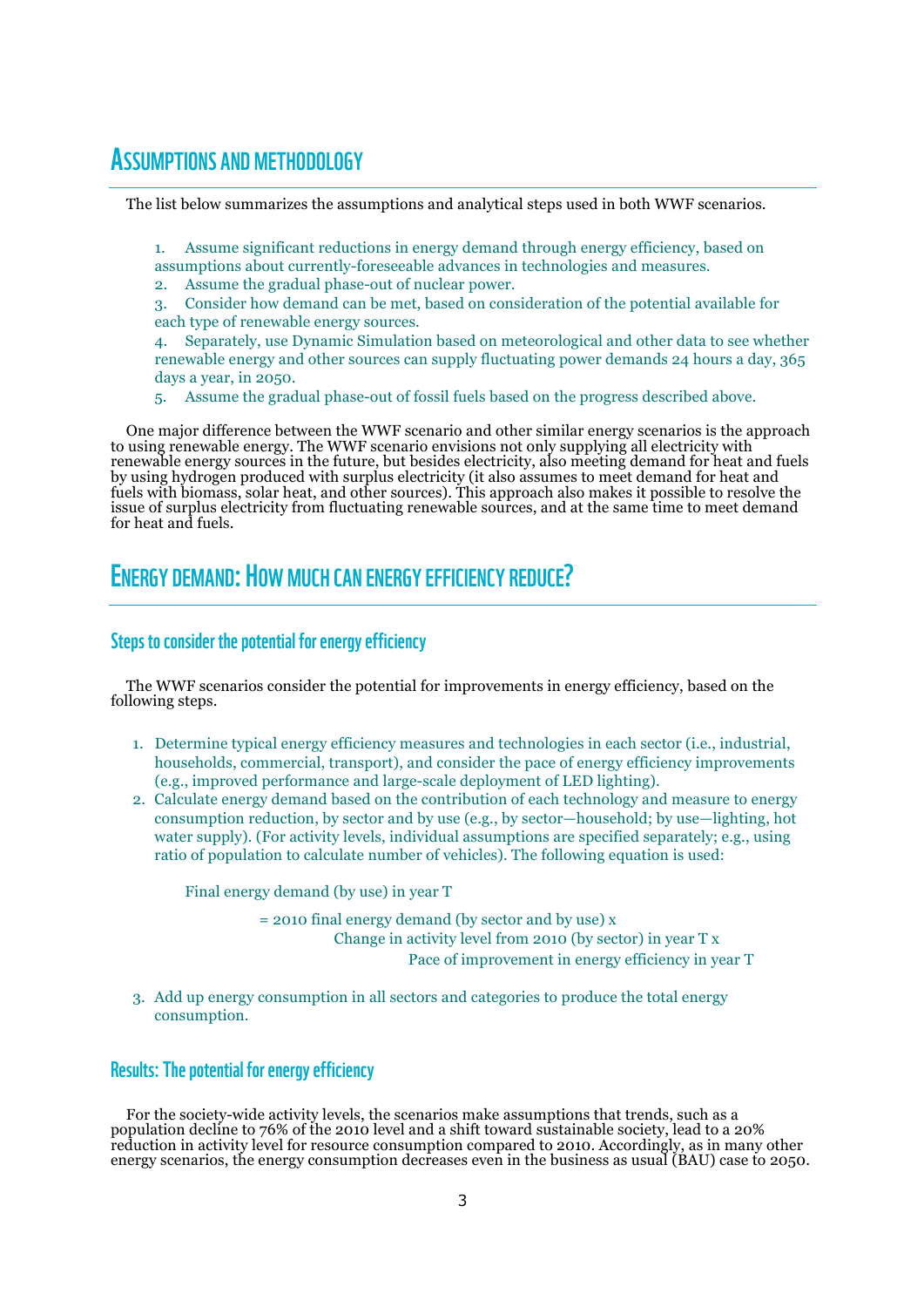Under the WWF scenarios, with energy efficiency increased by additional 20–30%, a reduction in energy demand as outlined below is possible (Assumptions for technologies and measures in specific sectors are described further below).

Under the **100% Renewable Energy Scenario**, it is possible to reduce energy consumption in 2050 by 47% compared to 2010, and by 42% compared to the business as usual case (based on final energy consumption). In terms of amount, the industrial sector will have the largest reduction, but in terms of percentage, the transport sector will be the largest. The following two graphs show the reduction amount and percent from the BAU scenario.





Under the **Bridge Scenario**, improvements in energy efficiency reduces energy consumption in 2050 by 39% compared to 2010, and by 34% compared to the BAU scenario (based on final energy consumption). As in the 100% Renewable Energy Scenario, the largest reduction is in the industrial sector, but in terms of percentage, the reduction in the transport sector is the largest. Compared to the 100% renewable scenario, the annual rate of improvement in energy intensity (final energy consumption per unit of real GDP) is slightly lower (2.6% for the 100% Renewable Energy Scenario versus 2.3% for the Bridge Scenario). This is about the same level as Japan's actual rate of improvement in the past (1970 to 1990) at 2.3%. In addition, with population decline and other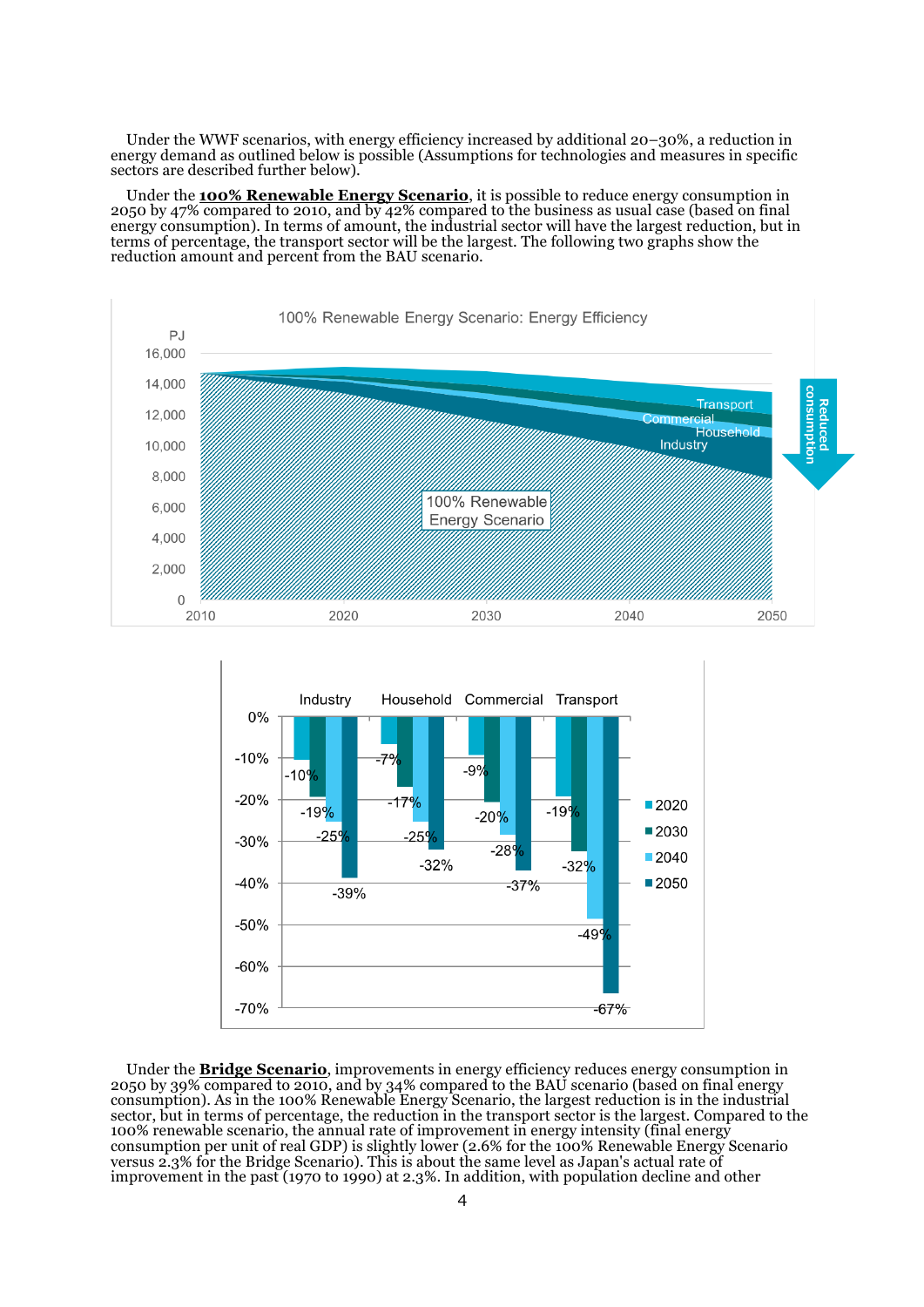factors, even in the BAU scenario during the same period, the average annual rate of improvement in energy intensity is 1.3%, so if we take Japan's energy efficiency potential into account, the Bridge Scenario would be quite achievable.

#### Key energy efficiency measures and technologies

The WWF scenarios envision energy efficiency technologies and measures like the ones indicated below. The scenarios are based on factors such as the currently-foreseeable penetration of technologies, and can be fully achieved even without excessive reliance on innovative technologies.

| <b>Sector</b> | <b>Examples of technologies and measures</b>                                                                                                      |
|---------------|---------------------------------------------------------------------------------------------------------------------------------------------------|
| Industry      | Inverter controls on pumps, inverter controls on fans, iron/steel recycling                                                                       |
| Household     | Promotion of zero energy houses (ZEH), heat pumps, and LED lighting,<br>more efficient electric refrigerators, reduced standby energy consumption |
| Commercial    | Promotion of zero energy buildings (ZEB), replacement of hard-disk storage<br>in data centers with flash memory                                   |
| Transport     | Promotion of eco-friendly driving, car sharing, electric vehicles (EV), and fuel<br>cell vehicles (FCV)                                           |

# ENERGY SUPPLY: MOVING TOWARD 100% RENEWABLE ENERGY

For renewable energies, based on a study by Japan's Ministry of the Environment regarding their potentials, certain constraints are applied for the actual amount of renewable energies utilized, with consideration given to their sustainability.

For this scenario, "renewable energy" is defined to include, among other types, hydroelectric (of which only small and medium hydro is expected to increase), photovoltaic, wind power, geothermal, biomass (heat and electricity), wave power, and solar heat.

#### Electricity supply

For electricity, since photovoltaic and wind power have large future potential, their shares are assumed to increase. In order to supply electricity continuously 365 days a year, the simulation shows that a desirable proportion of photovoltaic to wind power would be approximately two to one. Thus, the WWF scenarios assume that same proportion in the supply in 2050.

Also, the WWF scenarios assume that a portion of heat and fuel demand is supplied by electricity from renewable energy sources. There are two approaches for this. One is to use electricity to replace heat and fuel demand, which until now has largely been supplied by sources such as gasoline and gas. Examples include electric vehicles and air conditioning by heat pumps.

Another approach is to use electricity to produce hydrogen, and then meet demand for heat and fuel (including fuel cell vehicles) using that hydrogen. It is assumed that all surplus electricity is used to produce and store hydrogen, so that the fluctuating electricity supply from renewable sources can be utilized effectively, even during time slots when the amount of electricity generated exceeds demand. This strategy has enormous merits in terms of electricity grid operations.

The following graph shows the electricity supply under the **100% Renewable Energy Scenario**.<br>It includes electricity for the production of hydrogen for fuel use, as described above. Toward 2050, "pure" electricity demand declines by about 40% from 2010 due to factors such as population decline and improved energy efficiency, but electricity generation itself is maintained at about the same level as today if the proportion of electricity used to provide heat and fuel is included. At the midpoint in 2030, the renewable energy share is approximately 37% of "pure" electricity, and approximately 45% of electricity supply if we include generation for heat and fuel uses. Photovoltaic and wind power are major sources in that mix.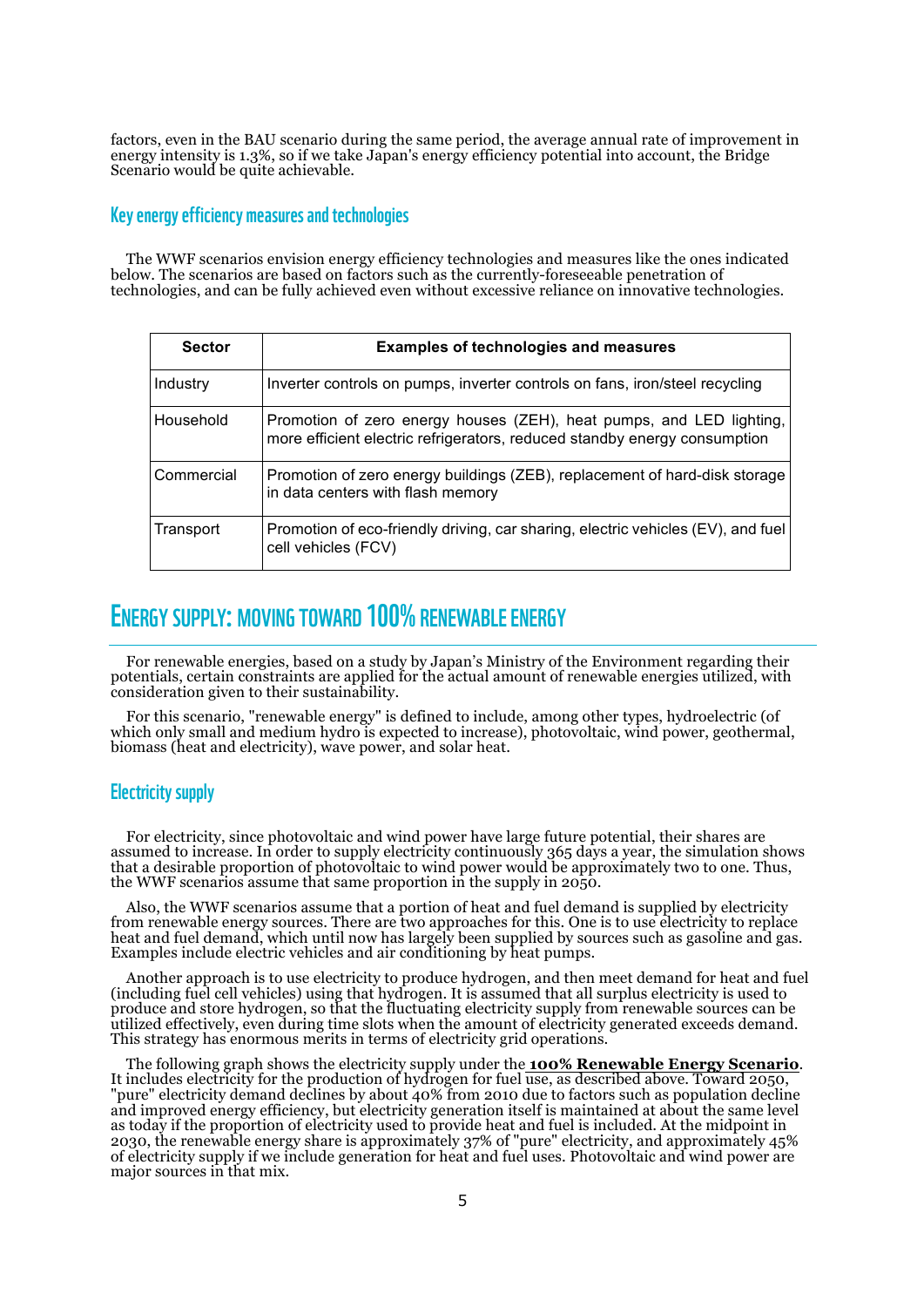The **Bridge Scenario** assumes some gas use remaining even in 2050. Specifically, gas is assumed to supply 8% of electricity including for heat and fuel uses, and 10% of "pure" electricity. The reason to use gas (as opposed to oil and coal) in this scenario is that it emits less CO2 to obtain the same amount of electricity, and can also respond flexibly to fluctuations in renewable energy supply. However, conversely, even in the Bridge Scenario, there is a need to decarbonize approximately 90% of the electricity supply in 2050. At the midpoint in 2030, the renewable energy share is approximately 37% of "pure" electricity, and approximately 43% of electricity supply if generation for heat and fuel uses is included.



|                                                       | <b>Electricity generation (TWh)</b> |      |      |      |      | <b>Share</b><br>("pure"<br>electricity) |       | <b>Share</b><br>(incl. heat &<br>fuel uses) |       |
|-------------------------------------------------------|-------------------------------------|------|------|------|------|-----------------------------------------|-------|---------------------------------------------|-------|
|                                                       | 2010                                | 2020 | 2030 | 2040 | 2050 | 2030                                    | 2050  | 2030                                        | 2050  |
| Coal                                                  | 322                                 | 250  | 190  | 66   | 0    | 25%                                     | $0\%$ | 22%                                         | $0\%$ |
| Oil                                                   | 107                                 | 90   | 70   | 55   | 0    | 9%                                      | 0%    | 8%                                          | 0%    |
| Gas                                                   | 233                                 | 210  | 180  | 100  | 0    | 24%                                     | 0%    | 21%                                         | 0%    |
| Hydro                                                 | 83                                  | 90   | 97   | 105  | 135  | 13%                                     | 22%   | 11%                                         | 14%   |
| <b>Nuclear</b>                                        | 288                                 | 108  | 33   | 0    | 0    | 4%                                      | $0\%$ | 4%                                          | 0%    |
| Geothermal                                            | 3                                   | 4    | 7    | 37   | 61   | 1%                                      | 10%   | 1%                                          | 6%    |
| Biomass                                               | 15                                  | 23   | 32   | 42   | 45   | 4%                                      | 7%    | 4%                                          | 5%    |
| <b>PV</b>                                             | 0                                   | 50   | 98   | 150  | 235  | 13%                                     | 38%   | 11%                                         | 24%   |
| Wind                                                  | 0                                   | 16   | 40   | 66   | 118  | 5%                                      | 19%   | 5%                                          | 12%   |
| Wave                                                  | 0                                   | 0    | 0    | 13   | 26   | 0%                                      | 4%    | 0%                                          | 3%    |
| "Pure" electricity total                              | 1,051                               | 840  | 747  | 635  | 621  | 100%                                    | 100%  | 86%                                         | 63%   |
| PV for heat & fuel                                    | 0                                   | 15   | 80   | 160  | 245  |                                         |       | 9%                                          | 25%   |
| Wind for heat & fuel                                  | 0                                   | 8    | 40   | 95   | 122  |                                         |       | 5%                                          | 12%   |
| Total electricity, incl.<br>heat & fuel uses          | 1,051                               | 863  | 867  | 889  | 988  |                                         |       | 100%                                        | 100%  |
| Renewable energy total<br>("pure" electricity)        | 101                                 | 182  | 274  | 414  | 621  | 37%                                     | 100%  |                                             |       |
| Renewable energy<br>total<br>(incl. heat & fuel uses) | 101                                 | 205  | 394  | 668  | 988  |                                         |       | 45%                                         | 100%  |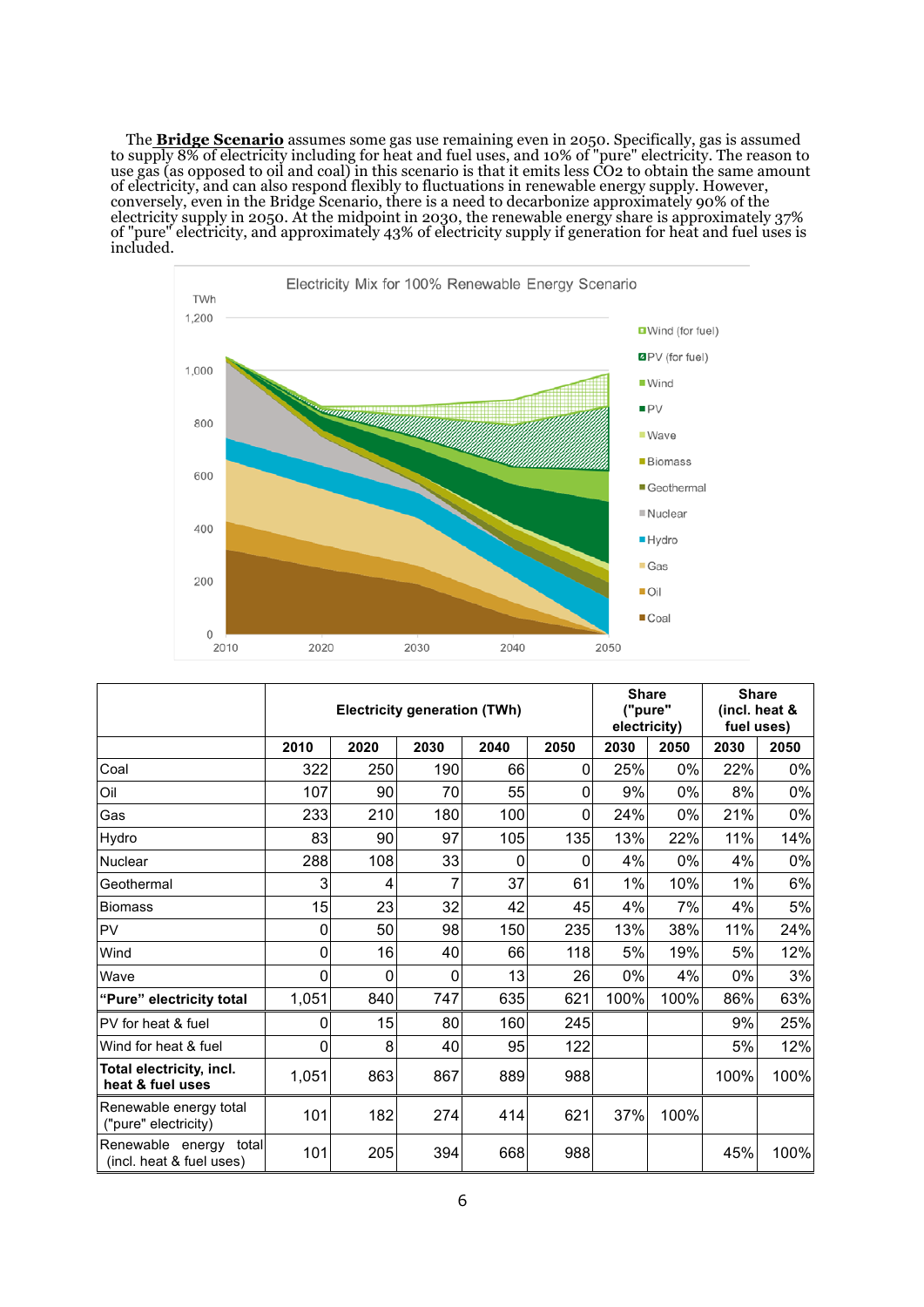#### Primary energy supply

In the **100% Renewable Energy Scenario**, just as in the case in which only electricity is considered, the proportion of wind power and photovoltaic generation increases, but to respond to heat and fuel demand, the role of biomass increases (to approximately 20% of total energy in 2050). In addition to biomass and solar heat, it is also assumed that hydrogen produced by photovoltaic and wind power is utilized. At the midpoint in 2030, renewable energy has a 39% share of the total.

For the **Bridge Scenario**, coal is used for blast furnace steel production, oil for thermal heat demand in various industries including chemical production and for aviation fuel, while gas supplies heat demand in the household and commercial sectors. As a result, in 2050, renewable energy has a 74% share, while, coal, oil, and gas still have a 6%, 8%, and 12% share, respectively. At the midpoint in 2030, renewable energy has a 22% share of the total energy supply.



|                   |        | Primary energy supply (PJ) | <b>Share</b>   |        |        |      |      |
|-------------------|--------|----------------------------|----------------|--------|--------|------|------|
|                   | 2010   | 2020                       | 2030           | 2040   | 2050   | 2030 | 2050 |
| Coal              | 4,981  | 4,076                      | 2,814          | 1,443  | ი      | 16%  | 0%   |
| Oil               | 8,819  | 7,474                      | 5,009          | 2,657  | Ω      | 29%  | 0%   |
| Gas               | 4,243  | 3,682                      | 2,380          | 1,278  | 0      | 14%  | 0%   |
| <b>Hydro</b>      | 747    | 810                        | 873            | 949    | 1,215  | 5%   | 11%  |
| Nuclear           | 2,322  | 801                        | 207            | 0      | 0      | 1%   | 0%   |
| Geothermal        | 28     | 33                         | 66             | 331    | 552    | 0%   | 5%   |
| <b>Biomass</b>    | 153    | 938                        | 1,500          | 1,778  | 2,200  | 9%   | 19%  |
| <b>PV</b>         | 20     | 794                        | 2,890          | 3,900  | 4,316  | 17%  | 38%  |
| <b>Wind</b>       | 29     | 397                        | 1,260          | 1,946  | 2,167  | 7%   | 19%  |
| <b>Wave</b>       | 0      | 0                          | $\overline{2}$ | 118    | 237    | 0%   | 2%   |
| <b>Solar heat</b> | 0      | 20                         | 120            | 444    | 600    | 1%   | 5%   |
| Total             | 22,157 | 19,025                     | 17,122         | 14,844 | 11,287 |      |      |
| Total renewables  | 976    | 2,992                      | 6,711          | 9,466  | 11,287 | 39%  | 100% |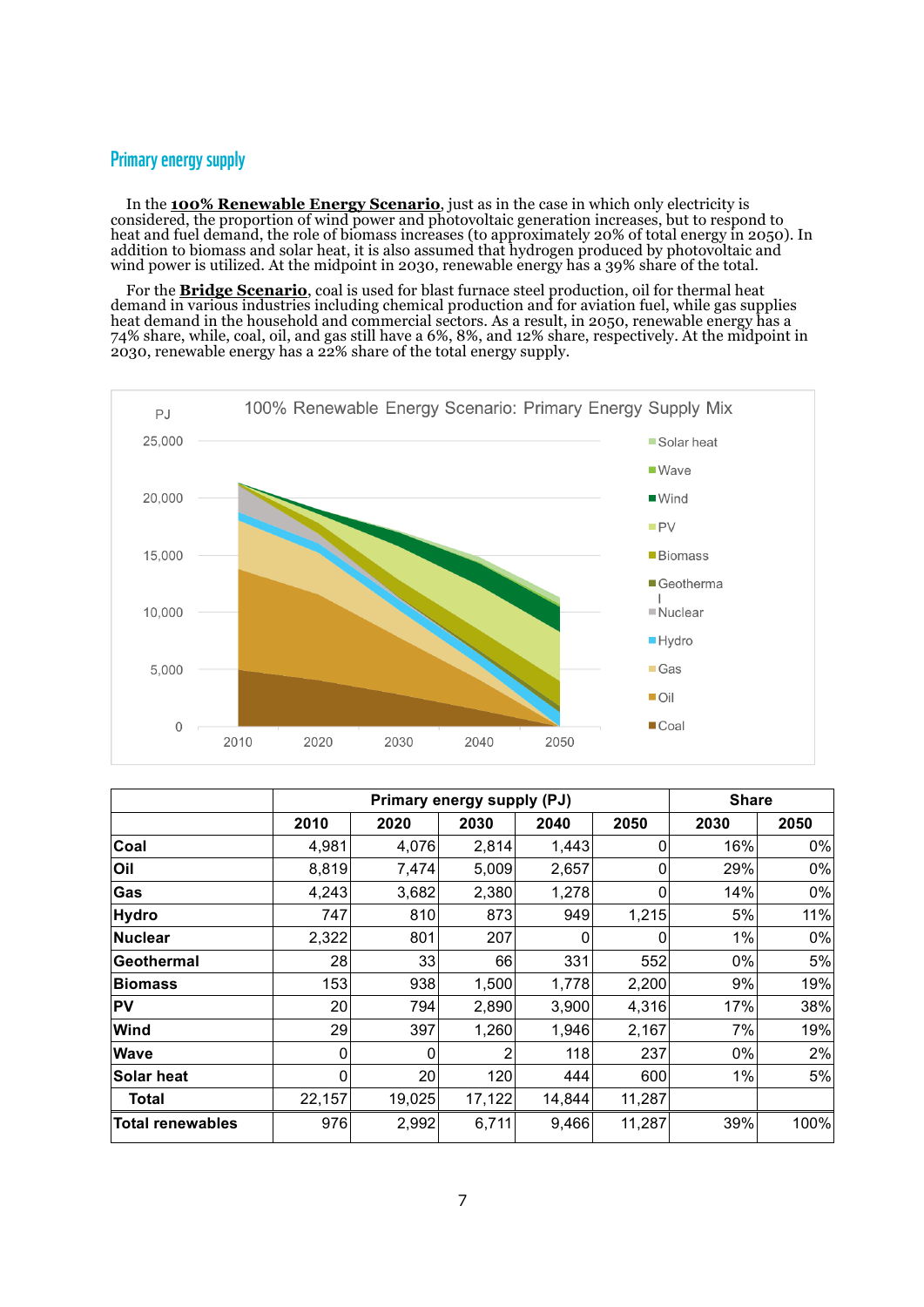# **COSTS**

In the **100% Renewable Energy Scenario**, total capital expenditures over the 40 years from 2010 to 2050 come to 191 trillion JPY [1.7 trillion USD when 1USD=110JPY] for energy efficiency and 174 trillion JPY [1.6 trillion USD] for renewable energy, totaling 365 trillion JPY [3.3 trillion USD]. However, the promotion of energy efficiency and expansion of renewable energy end up limiting fossil fuel consumptions, resulting in a significant decline in facility operating costs, which, in turn, generates savings. The amount of savings comes to 281 trillion JPY [-2.6 trillion USD] for energy efficiency and 168 trillion JPY [-1.5 trillion USD] for renewable energy, totaling 449 trillion JPY [-4.1 trillion USD]. Thus, the net cost over 40 years comes to a total of minus 84 trillion JPY [-0.8 trillion USD]. In other words, this is a net benefit of 84 trillion JPY [-0.8 trillion USD].

The **Bridge Scenario** is similar. Total capital expenditures over the 40 years from 2010 to 2050 come to 156 trillion JPY [1.4 trillion USD] for energy efficiency and 143 trillion JPY [1.3 trillion USD] for renewable energy, totaling 299 trillion JPY [2.7 trillion USD]. Cost savings from the promotion of energy efficiency and expansion of renewable energy come to 242 trillion JPY [-2.2 trillion USD] for energy efficiency and 146 trillion JPY [-1.3 trillion USD] for renewable energy, totaling 388 trillion JPY [-3.6 trillion USD]. The net cost over 40 years comes to a total of minus 90 trillion JPY [-0.8 trillion USD]. In other words, this is a net benefit of 90 trillion JPY [-0.8 trillion USD].

These calculations were based on a period of 40 years to estimate investment and returns, but in the real world of capital investment, it is rare to see investments planned over such a long time period. Thus, it will be important to introduce policies that offer incentives to encourage investment and produce these kinds of benefits in the long term.

| <b>Expenditures</b>                           |                                    | 100% Renewable Energy Scenario |                      | <b>Bridge Scenario</b> |            |           |  |
|-----------------------------------------------|------------------------------------|--------------------------------|----------------------|------------------------|------------|-----------|--|
| (trillion JPY)<br>[trillion USD; 1USD=110JPY] | <b>Net</b><br>Capital<br>Operating |                                | Capital<br>Operating |                        | <b>Net</b> |           |  |
| <b>Energy efficiency</b>                      | 191                                | $-281$                         | -90                  | 156                    | $-242$     | -86       |  |
|                                               | [1.7]                              | $[-2.6]$                       | $[-0.8]$             | [1.4]                  | $[-2.2]$   | $[-0.8]$  |  |
| Renewable energy                              | 174                                | $-168$                         | $+5.9$               | 143                    | -146       | $-3.5$    |  |
|                                               | [1.6]                              | $[-1.5]$                       | $[+0.05]$            | [1.3]                  | $[-1.3]$   | $[-0.03]$ |  |
| Total                                         | 365                                | $-449$                         | -84                  | 299                    | -388       | -90       |  |
|                                               | [3.3]                              | $[-4.1]$                       | $[-0.8]$             | [2.7]                  | $[-3.5]$   | $[-0.8]$  |  |

\* Some numbers don't add up due to rounding."

### **GHG EMISSIONS**

Under the 100% Renewable Energy Scenario, unsurprisingly, energy-related  $CO<sub>2</sub>$  emissions drop to zero. With other non-CO2 gases considered, greenhouse gas emissions ultimately decline by approximately 95% in 2050. At interim points in 2020 and 2030, for the **100% Renewable Energy Scenario**, the reductions compared to 2010 are approximately 16% and 42%, respectively (or approximately 14% and 40% compared to 1990, or 22% and 46 compared to 2013).

Under the **Bridge Scenario**, in 2020 and 2030, the reductions compared to 2010 are approximately  $7\%$  and 26%, respectively (or approximately 4% and 24% compared to 1990, or 14% and 32% compared to 2013).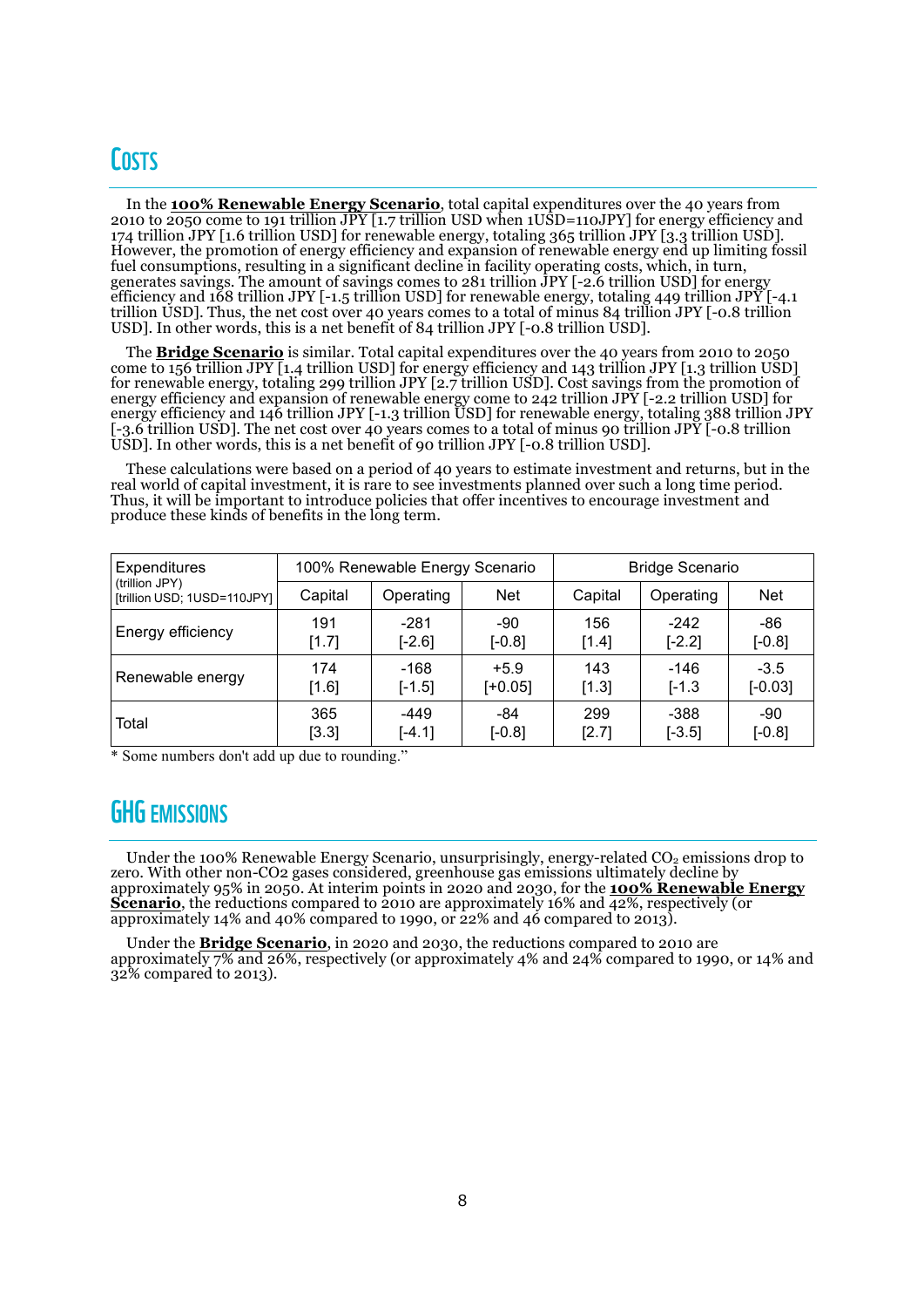

# LONG-TERM STRATEGY FOR A "DECARBONIZED SOCIETY"IN JAPAN

To achieve the 100% Renewable Energy Scenario or the Bridge Scenario, certain assumptions are made for the calculations. Conversely, one could say that these assumptions must be achieved in order to realize the scenarios. Below is a selection of the most important assumptions.

In this report, the Bridge Scenario is presented as a scenario on the path to achieve the 100% Renewable Energy Scenario; thus, essentially, there are no major differences in the criteria to achieve either one. In fact, supplying 100% of electricity from renewable energy sources is an extension of technologies that already exist, so realization of this goal is entirely within the realm of possibility. However, some prospects are still not fully known, such as the potential to fully use renewable energy for heat and fuels, as well as certain industrial processes such as iron- and steelmaking. In this regard, the Bridge Scenario has shown that an 80% reduction in 2050 at the latest is entirely achievable, as it still includes the use of gas in the electricity sector, and permits gas, oil, and coal in sectors where it is currently difficult to find alternatives. Nevertheless, for the long-term planning to 2050, it is necessary to present an ambitious vision such as the 100% Renewable Energy Scenario to accelerate processes to achieve decarbonization.

Below is a set of some major conditions to be achieved, considering the assumptions used to create the scenarios.

#### Energy efficiency

- Ø **Promotion of energy efficiency for housing and buildings (e.g., ZEH, ZEB):** By 2050, nearly all housing and about 40% of buildings other than housing meet today's latest energy efficiency standards.
- Ø **More efficient industry and promotion of metal recycling:** Material manufacturing industries aim to increase efficiency by 20–30% over approximately 40 years from 2010 to 2050. Also, iron and steel industries, the largest emission sources in the industrial sector, aim to increase the proportion of electric furnaces being used with a target of approximately 70% and contribute to emission reductions.
- Ø **Accelerated penetration of EVs and FCVs:** By 2050, nearly all vehicles are electric vehicles or fuel-cell vehicles. This requires more than half of vehicles operating in the 2030s to be EVs or FCVs.